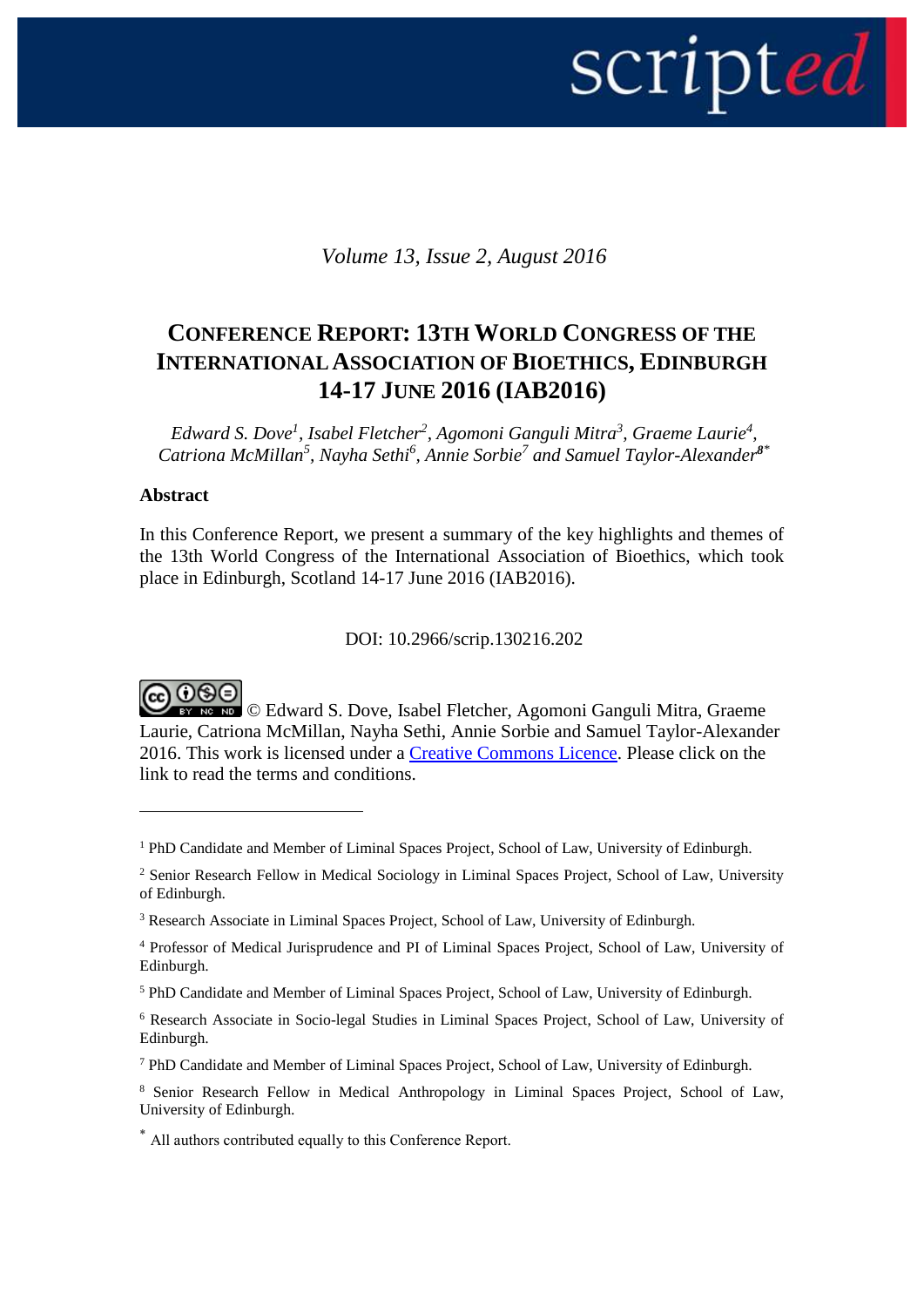For the first time since 2000, the World Congress of the International Association of Bioethics (IAB) returned to the United Kingdom. This year, the Scots hosted the world's largest gathering of bioethicists at the Edinburgh Congress, welcoming over 700 delegates from 44 countries. In addition to the typical academic focus of such meetings, IAB2016 offered dedicated programmes on Arts+Ethics and for Early Career Researchers (ECRs). We members of the Liminal Spaces Project,<sup>2</sup> hosted by Edinburgh Law School and funded by the Wellcome Trust, were present for the duration of the Congress. In this Conference Report, we offer an account of some of the key highlights and themes.

# **2. Key Highlights and Themes**

## *2.1 Aesthetics*

1

Aesthetics is understood to influence how we make sense of and construct our worlds. Social scientists and humanities scholars examine the social dimensions of taste – whether in making sense of why we prefer a particular musical genre or in examining ideas of beauty – and the ways in which notions of what counts as "good" circulate within the domain of aesthetics. It is fitting, therefore, that aesthetics was a central theme at the Congress, both inside and outside of the Art+Ethics stream. In their keynote speeches, Paul Macneil (University of Sydney) discussed the centrality of the arts to understandings of bioethics, and Catherine Belling (Northwestern University) movingly described the impact of anaesthetic disruption on patients' memories and personal narratives.

A number of exhibitions and performances, organised by the Arts+Ethics Research Group, provided delegates with the opportunity to think about the centrality of form in medicine and meditate on non-verbal ways to represent health, ethics, pathology, and power. In Vishal Shah's poignant sound sculpture, "Velum," photographed skin was fed through a computer algorithm and visualised on screen, contorting with the music of an exuberantly played double bass. Irish artist Louise O'Boyle displayed materials in scientific vessels, raising questions about ownership of human body parts. Bela Fishbyn's photograph, "Tatar Couple," captured health, ethics, and care in a simple, gripping image of an elderly couple being still with each other in their home. These and the eleven other still pieces moved the everyday into ethics and ethics into the everyday, challenging our common understandings of care, ownership, biology, and data.

The centrality of aesthetics to ethical considerations also featured in many of the panel and symposia discussions. Speakers brought to the fore how regulatory commitments are mediated by the approach we take to understanding the human self and illness. The questions "What is human?" and "What is normal?" circulated through panels on topics as diverse as enhancement, relational ethics, and vulnerability. A Nuffield Council on Bioethics symposium, "Ethics and Regulation of

<sup>2</sup> Liminal Spaces Project, available at<http://www.liminalspaces.ed.ac.uk/> (accessed 10 Aug 16).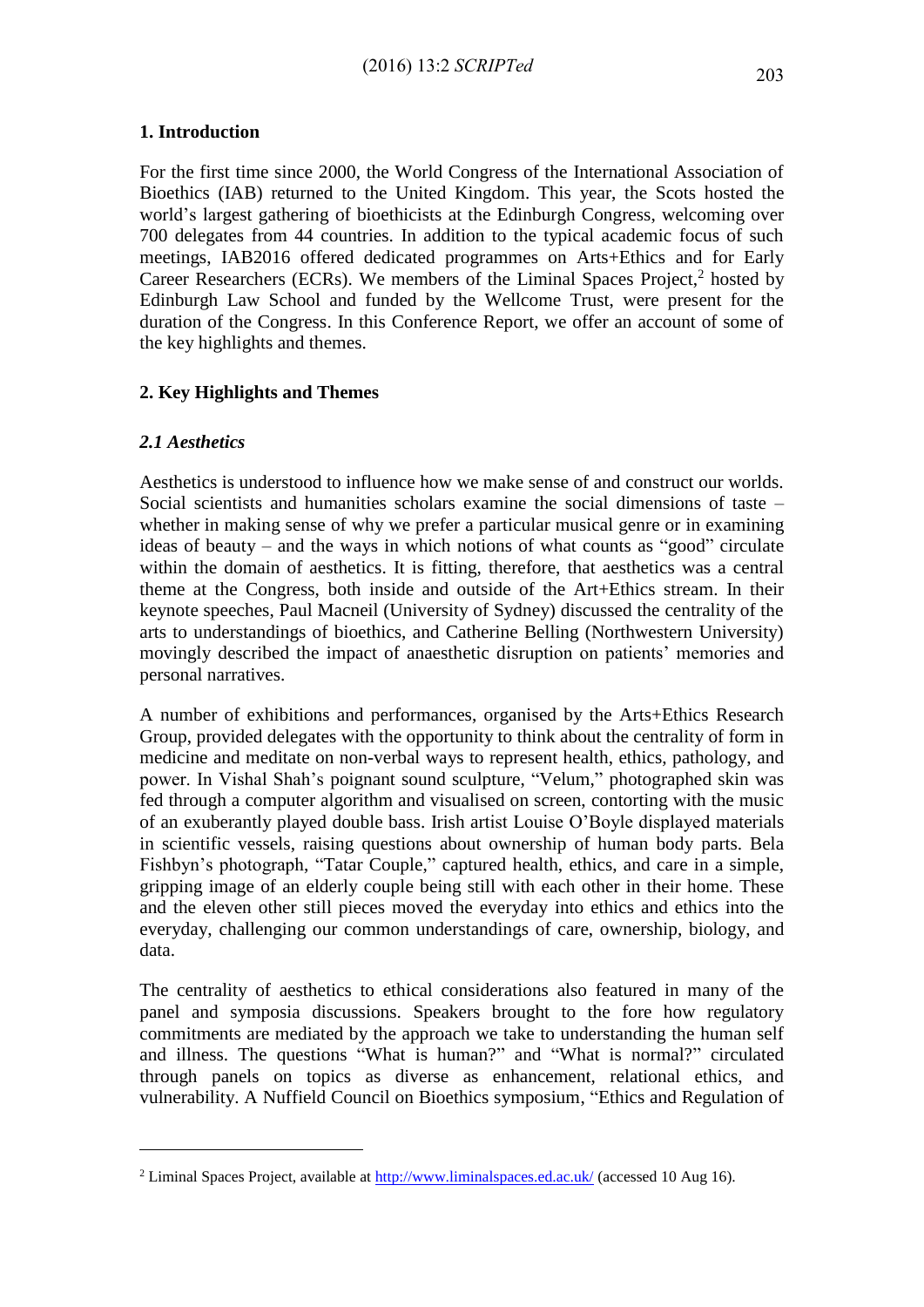Global Beauty Practices and Procedures," generated lively conversation on the need to govern globalised cosmetic interventions. In a parallel session on "Vulnerability, Treatment and Relationships," Karin Jongsma (UMC Gottingen) analysed patient groups, demonstrating profound differences between how the needs of individuals are represented depending on whether a group is constituted of, or for, people with a disease such as autism. Examining breast screening programs, Harold Schmidt (University of Pennsylvania) showed the diversity of images and approaches used to persuade women to undergo testing. His analysis revealed how the number of "lifesaving" procedures is often measured through interventions, rather than actual detection and treatment of breast cancer. Finally, in a panel on Science and Technology Studies (STS) and bioethics, organised by Catherine Heeney (University of Edinburgh), speakers reflected on how facts and values become entwined, and particuarly how representations of biology dovetail with normative commitments in science and medicine.

#### *2.2 Early Career Researchers*

In recognition of the importance of supporting ECRs, IAB2016 offered a dedicated series of events tailored towards more junior delegates. The ECR thread included a session where three keynote speakers (Alastair Campbell, Sarah Chan, and Anant Bhan) each offered distinctive reflections on careers in bioethics. Campbell laid out the changing landscape of bioethics, which he has observed throughout his career. Bhan considered the various ways in which we can contribute to bioethics and related fields through advocacy, as well by traditional academic means. Chan comforted those of us who might suffer from existential angst about self-identifying as "bioethicists," encouraging us to think beyond pre-existing approaches and to be more critical of received narratives of science and medicine.

In addition to the keynote, three ECR Master Classes were held on (i) oral presentations, (ii) publications, and (iii) funding, policy, and career advancement. Each of these sessions featured experienced senior scholars recognised for their communication skills and achievements. In the master class on oral presentations, delegates were treated to presentions from Florencia Luna (FLACSO, Argentina) Muireann Quigley (Newcastle University), Inez de Beaufort (Erasmus Medical Centre for Rotterdam), and Julien Savulescu (Uehiro Centre for Practical Ethics, Oxford).

In the session on publications, Heather Widdows (University of Birmingham) discussed the importance of publication planning for one's academic career, including what and when (and when not) to publish and for what reasons. In addition to stressing that not all publications are equal – and, therefore, encouraging ECRs to put the most energy into research-focused publications that advance their field – Widdows' advised ECRs ultimately to "just do it": to plan, prioritise, and produce publications throughout their careers. Dominic Wilkinson (Uehiro Centre for Practical Ethics, University of Oxford and editor of the *Journal of Medical Ethics*) described how editors make decisions about papers to send for review, how they select reviewers, and how they make decisions on which papers to accept. Wilkinson noted that there are three crucial stages for every author to consider: (i) getting the paper past the editor's initial triaging process for deciding whether it is interesting, novel, and of relevance to the field; (ii) getting it through the peer review process; and (iii) getting it to acceptance and publication. Many ECRs in the audience appreciated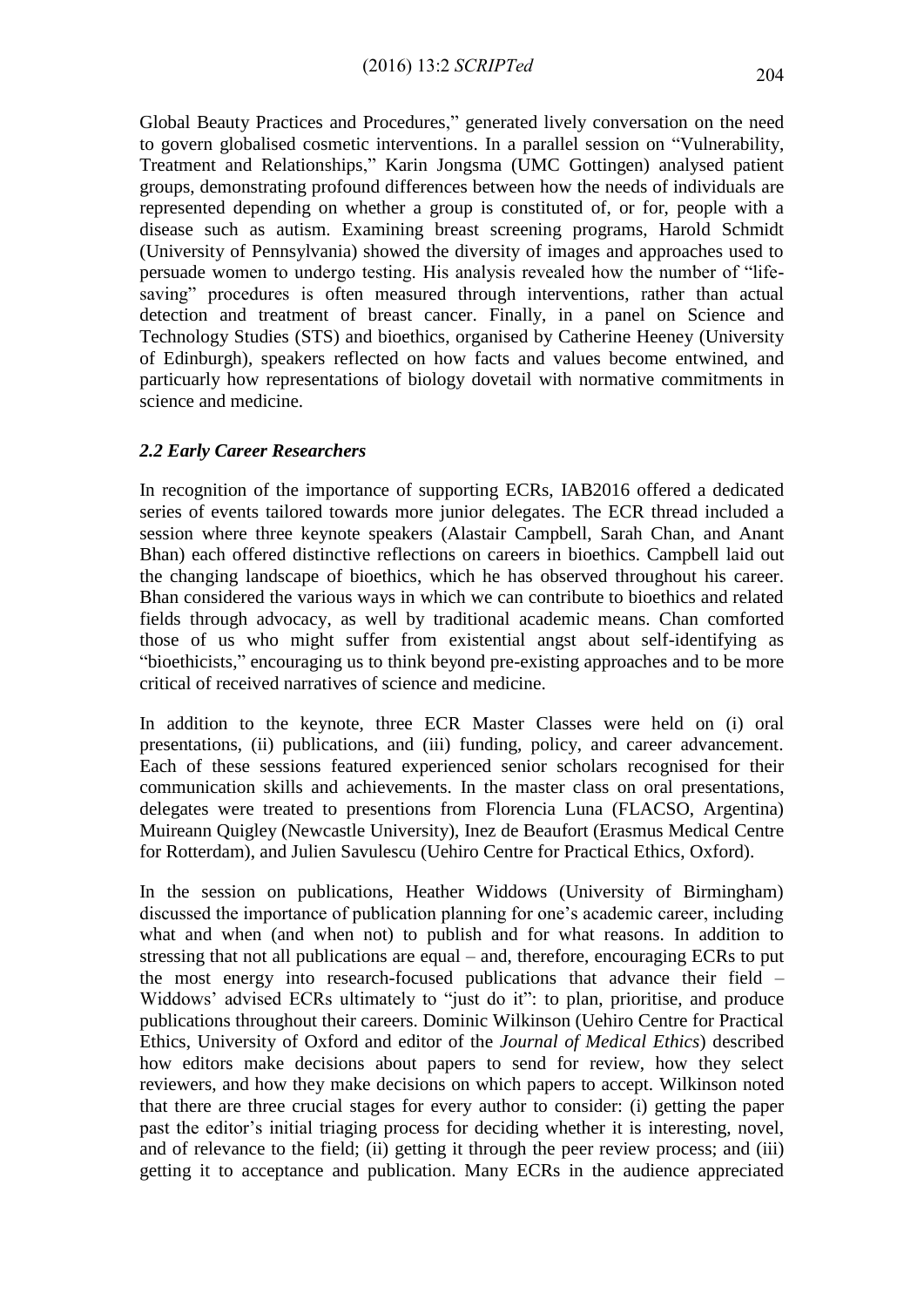Wilkinson's inside knowledge of the editorial process and his frank discussion of the "tricks of the trade." Finally, Graeme Laurie (University of Edinburgh) presented on monographs, drawing on his experiences as joint editor of Cambridge University Press's Bioethics and Law series. Laurie advised ECRs on what a commissioning editor looks for  $-$  e.g. whether there is a market for the book proposal, especially in America – what raises red flags, and how to pitch successfully to an editor. He encouraged ECRs to think about the originality, significance, and rigour of their work. He also offered tips on improving a book proposal, as well as potential publishing strategies for ECRs, and thoughts on the challenges of publishing multi- versus interdisciplinary pieces. All three presenters emphasised the crucial need for the ECR to find their "research voice" and produce research-focused, high quality publications.

Panel members for the Funding, Policy and Careers Master Class were Hugh Whittall (Nuffield Council on Bioethics), Ilina Singh (Oxford Centre for Neuroethics), Dan O'Connor (Wellcome Trust), and Nils Hoppe (CELLS, University of Hannover). Whittall offered insights into working on policy issues, suggesting that, in order to effectively influence policy, it is crucial to identify key issues in a timely manner and understand when action can be taken. Singh encouraged us to present and advocate for our research as often as possible, and to appreciate that "impact" can often take time and occur further downstream from the research itself. She also highlighted the use of social media as a powerful tool for the dissemination of work. O'Connor offered entertaining and valuable instruction from a funder's perspective. He suggested that career narratives should be structured around creating a brand, value, and story, and that attractive funding applications always communicate how the funders' agenda is advanced through the applicants work, and repeatedly refer back to this point. Finally, Hoppe encouraged us to snap up opportunities to present our work, to network, to contribute to our communities, to collaborate beyond our own disciplines, and to take risks.

## *2.3 HeLa*

1

The internationally acclaimed and award-winning theatre production of HeLa was much anticipated after an intense opening day of plenary and parallel sessions. Adura Onashile's electric performance told the story of the life and death of Henrietta Lacks and the HeLa cell line, which originated from a cancerous tumour biopsy taken from Lacks shortly before her untimely death in 1951, and which was used without her consent. Based on Rebecca Skloot's praised book, *The Immortal Life of Henrietta*  Lacks,<sup>3</sup> Onashile brought Lacks to life, as well as sensitively portraying her family and the part they played in seeking recognition for their mother's significant but unknowing contribution to science. As Onashile marked up the names of the men who had been recognised for their work on the HeLa cell line, and the scientific advances that had resulted, this served to starkly illustrate the absence of the woman who had made this work possible. Changing pace with ease, she captured Lacks' energy in life, as well as her deep love for the young family that she left behind. The audience were brought to their feet by the emotional breadth of Onashile's performance.

<sup>3</sup> Rebecca Skloot, *The Immortal Life of Henrietta Lacks* (New York: Crown, 2010).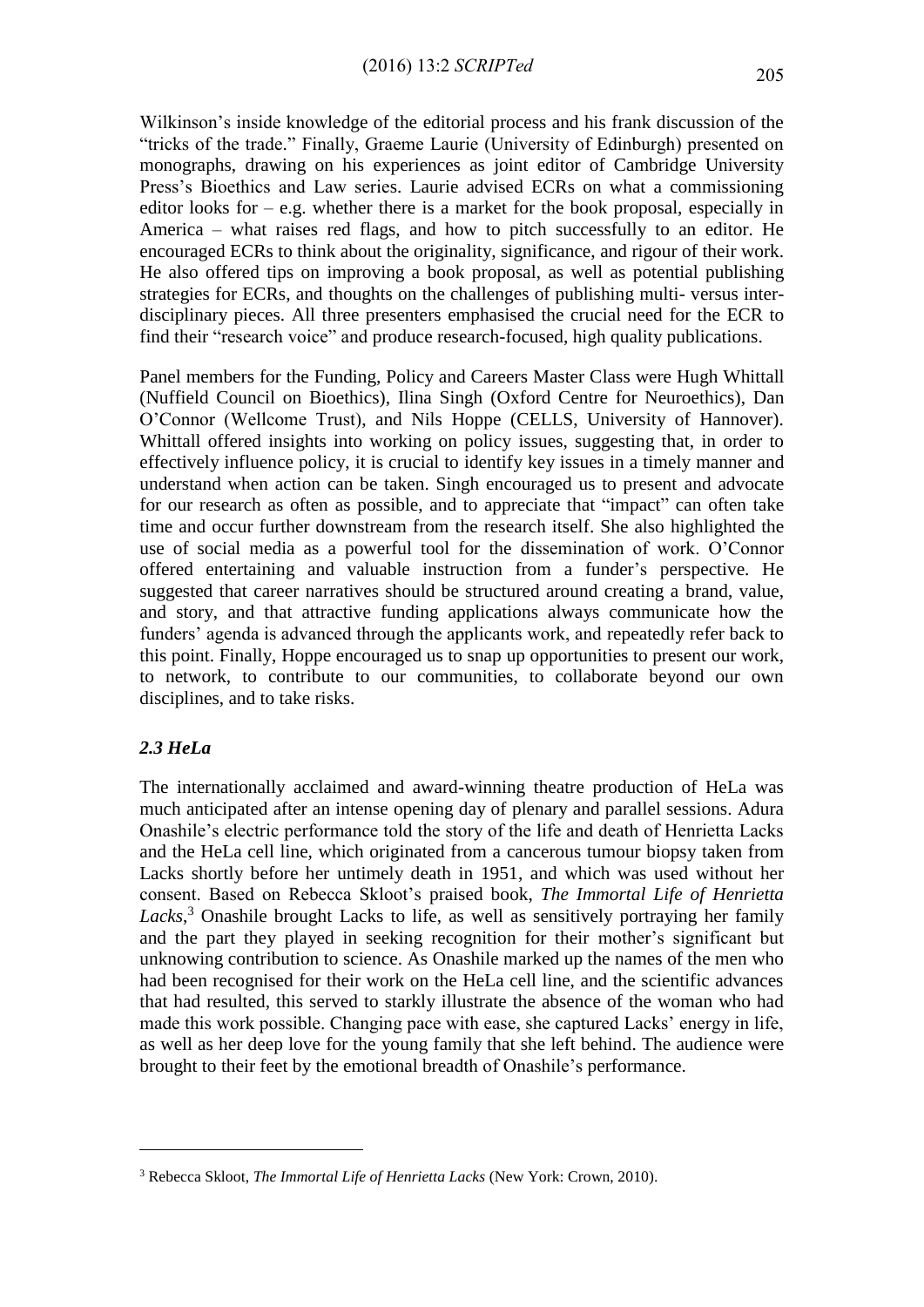In the question-and-answer session that followed the performance, IAB delegates sought to understand what had motivated Onashile to tackle Skloot's text. Her answer was simple: "anger," coupled with a desire to promote the contribution that Lacks had made, in accordance with her family's wishes. In this vein, delegates probed the extent to which the Lacks family had consented to the performance. Onashile confirmed that she had contacted the family to seek and obtain their agreement. Delegates who teach the book to students highlighted the ongoing relevance of interwoven strands contained within the HeLa story – of poverty, racism, and injustice – in the context of the use of human tissue without consent for scientific endeavour and ultimately financial profit.

#### *2.4 Public Interest, Public Engagement, and Public Good*

At the heart of the HeLa production was a consideration central to the public interest strand of IAB2016 – the interplay between autonomy and the rights of the individual, on one hand, and the wider public interest(s) or public benefit(s) on the other. There was a clear appetite amongst those presenting and attending IAB2016 to scrutinise how public interests are understood, articulated, framed, and implemented in a range of contexts. Three cross-cutting themes emerged at the Congress from this multidisciplinary examination of the public interest: 1) the framing of the approach to the public interest; 2) public engagement and the role of empirical research in better understanding public interest; and 3) the operationalisation of the public interest.

Speakers at the Wellcome Trust-sponsored Liminal Spaces Project symposium, "What Does It Mean to Regulate in the Public Interest?", described challenges in the definition, scope, and implementation of the public interest in a rich, crossdisciplinary consideration that drew on philosophy, law, and the humanities. Leslie Stevens (University of Edinburgh) set the scene, proposing the adoption of a public interest mandate in order to refocus attention onto the public nature of administrative data, and to inform how public authorities value, and act upon, the data they hold. In doing so, she clearly drew out how the public interest could be used to address the barriers to data sharing identified in her work. David Townend (Maastricht University) focussed on the relationship between personal responsibility and the public interest, examining the extent to which the primacy given to autonomy places the notion of the public interest at odds with expectations of privacy. Alongside this, Alena Buyx (University of Kiel) considered the concept of solidarity in examining what it means to regulate in the public interest, highlighting the extent to which these concepts do and do not overlap, and thus whether and how the interests and rights of individuals can be compatible with notions of public interest. Annette Rid (King's College London) also sought to reframe the debate around health research regulation, drawing on a proportionate governance model to argue that protecting the interests of research participants is an essential part of regulating health research in the public interest. Finally, Mark Taylor (University of Sheffield) unpacked the concept of the public interest in the context of the use of patient confidential data for public policy objectives. In doing so, he emphasised that the public interest is not something to be balanced against privacy; instead, each can place limits upon the other because each should be accounted for in a conception of the other. Taylor's touchstone here was a recognition of the need for legitimacy: what can publics reasonably expect will happen with their data and which is in the public interest?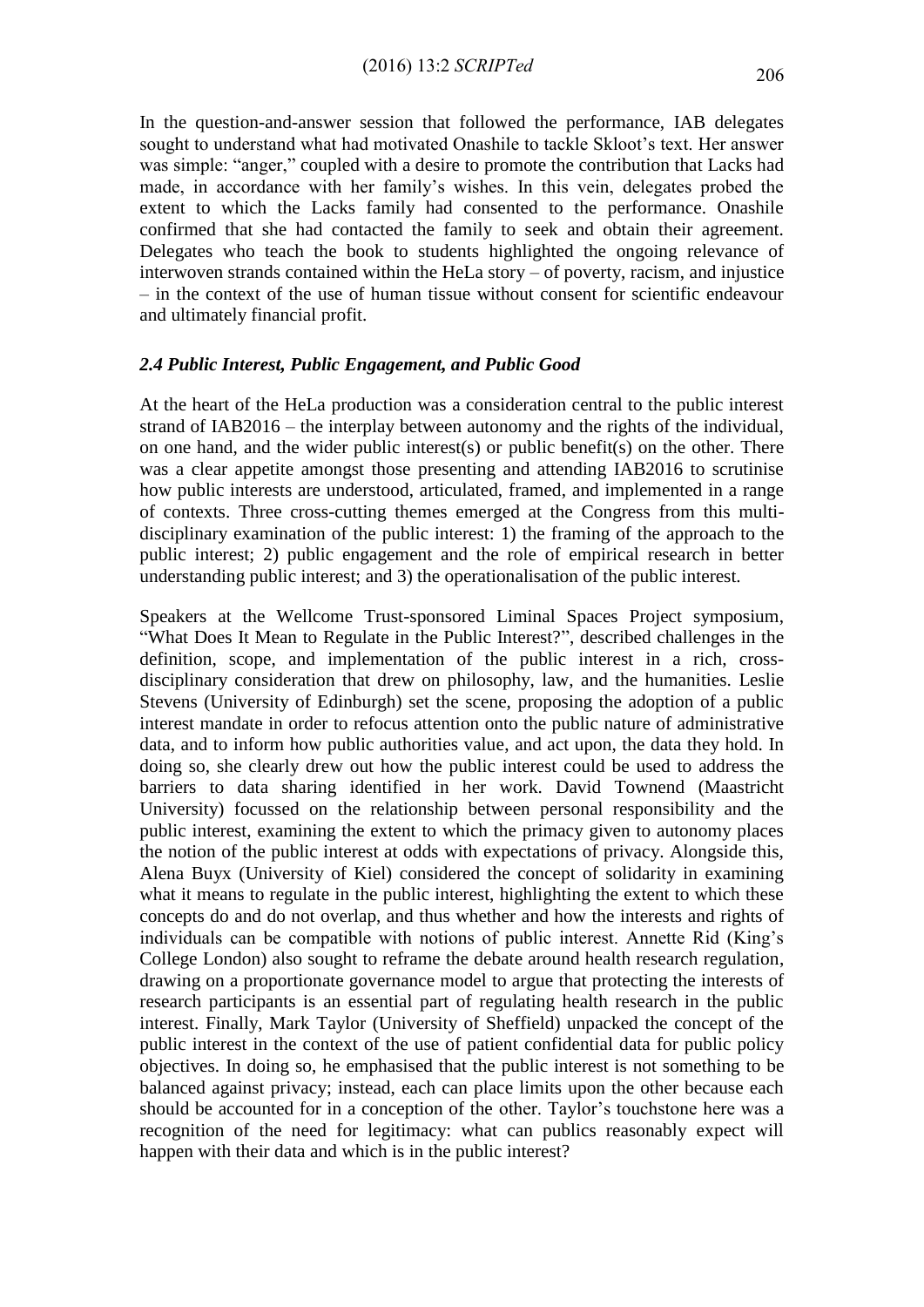Public engagement was a thread that ran through these discussions of public interest. In the "Health Research Consortia" parallel session, Sarah Cunningham-Burley (University of Edinburgh) considered public good arguments in the context of the use of linked data for research purposes. She drew on evidence from a range of public engagement activities to identify the multiple meanings of public good and researching in the public interest, and how these might be deployed in future governance structures. In particular, she highlighted how public benefit can be perceived and conceptualised in different ways – both by researchers and by publics – and cautioned against top-down approaches that might limit debate. At the Farr Institute-sponsored symposium, "Governance Interoperability in Health Research Regulation," speakers built on this empirical theme, further examining the patient experience and the interface between patients and practitioners. Nathan Lea (University College London) focussed on the expectations formed by patients and practitioners as information is shared and reused beyond the therapeutic context. Adrian Thorogood (McGill University) presented the work of the Global Alliance for Genomics and Health in promoting effective and responsible sharing of genomic and health-related data. Leslie Stevens (University of Edinburgh) presented on the persistent cultural, sectoral, and technical barriers to sharing data across sectors in the UK. Finally, Don Willison (University of Toronto) presented data on patients' perspectives on appropriate flows of information.

In the final keynote address of the Congress, Baroness Onora O'Neill (University of Cambridge) addressed the topic of "Public Goods and Private Data." True to form, O'Neill offered a biting critique of the terms of the forthcoming European General Data Protection Regulation, arguing that its focus on content – the illusive construct of "personal data" – rather than on acts or behaviours that impact on citizens' privacy – is a failure of law both to capture and regulate what is important about privacy and also to deliver effective and responsible data sharing in the name of the public good.

## *2.5 Justice and Global Bioethics*

1

There was a time in bioethics when the concept of justice was often confined to questions associated with resource allocation. Typically this was framed as the right to health (care), resource allocation, or priority setting in health care on the one hand, and on the other hand, considerations of fairness in the selection of research participants, standard of care during trials, and post-trial access to new drugs and therapy. While broader considerations informed and structured each of these debates, IAB2016 was a testimony to how bioethics, both local and global, is increasingly attuned to deeper and richer considerations of justice, including relational and structural aspects, and concerns beyond states and borders.

The two FAB<sup>4</sup>-IAB crossover keynote addresses by Lisa Eckenwiler (George Mason University) and Florencia Luna (FLACSO, Buenos Aires) established the significance of this topic. Eckenwiler illustrated the importance of place in considerations of justice in public health, describing it as a crucial aspect of the social determinants of health. She called for a bio-centred egalitarianism that would recognise the importance of ethical-placemaking for humans and their environment. With further

<sup>&</sup>lt;sup>4</sup> Feminist Approaches to Bioethics, available at<http://fabnet.org/> (accessed 10 Aug 16).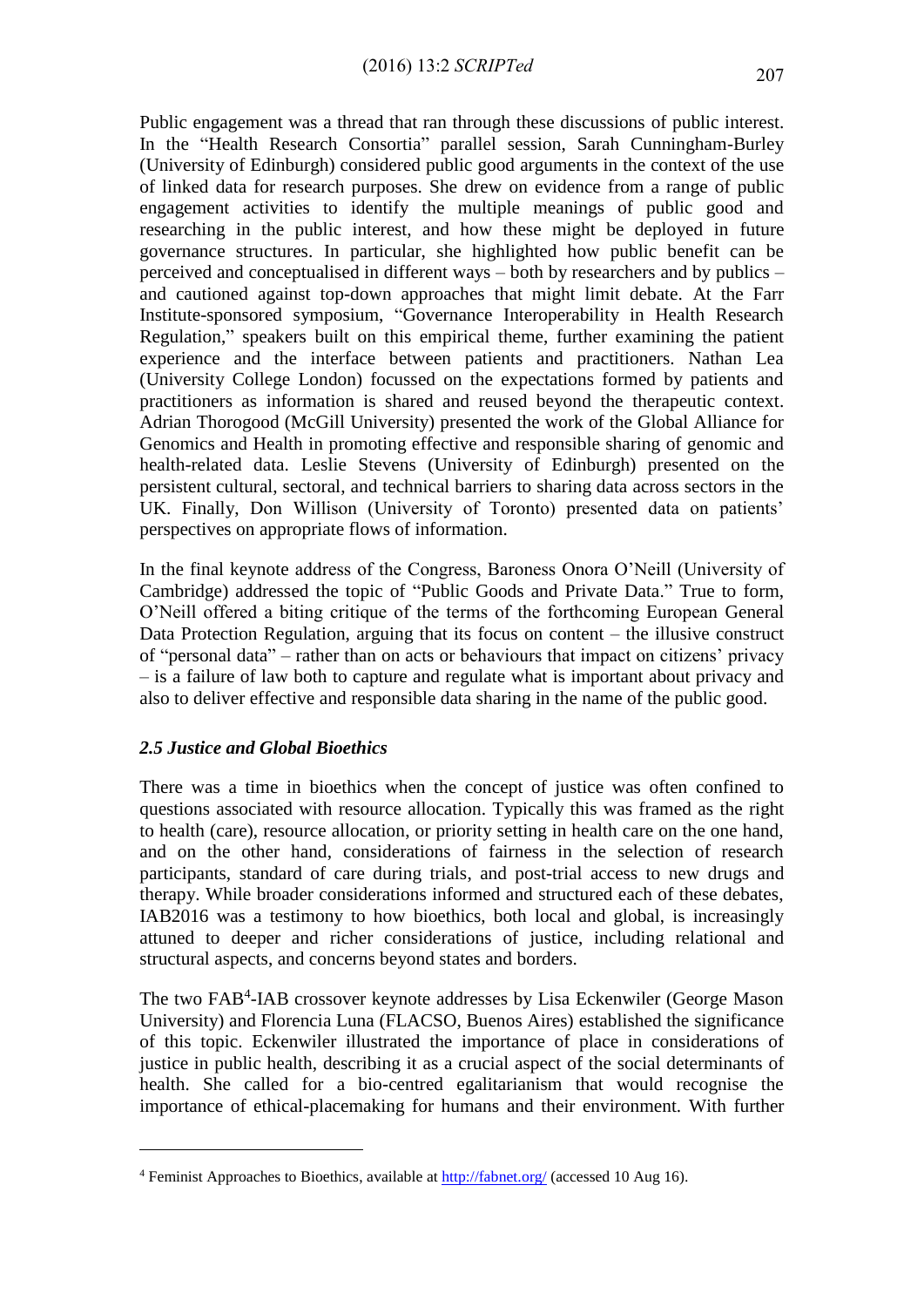attention to structural justice, Luna brought a gender lens to Zika as a public health and humanitarian crisis. Showing how women are disproportionately and unjustly affected both by the consequences of the disease and the policies surrounding it, Luna called for public health to be a voice of social conscience, setting the framework for empowerment.

Thus, both the global nature of bioethics and its close links to considerations of justice, understood broadly, were set out early in the Congress. This theme was then developed in further keynote addresses. Gillian Brock (University of Auckland) shared her expertise on the global medical brain drain, evaluating the practical steps low-income countries could take to retain medical skills within their borders, and so establishing a platform for discussing rights and obligations from the perspective of countries that otherwise tend to be on the receiving end of global justice perspectives. Echoing the need to incorporate the voice(s) of the Global South, Ashok Acharya (University of Delhi) problematised some of the assumptions often underlying the Global North-Global South divide. Finally, sociologist Alondra Nelson's (Columbia University) presentation on her qualitative research of genetic ancestry in the USA revealed how genomic testing intersects with personal histories and legal claims in novel ways. Her African-American interlocutors engage with ancestry testing to both produce knowledge about themselves and to sue persons that engaged in the transatlantic slave trade. The legitimacy of ancestry genetics, therefore, appears to be established more by courts than by genetic experts.

Several of the parallel sessions also highlighted the various tensions in global justice and global bioethics. For example, in an inspiring session exploring these tensions, "Problematizing Assumptions Underlying the 'Global South-Global North' Geographical Imaginary," several scholars illustrated the problems associated with seeming neutral terms such as "collaboration" or "capacity-building," using English as the default language in policy documents (rendering terms and concepts resistant to adequate translation on the ground), and the need for equalising partnerships. Finally, just prior to a handover session to the next IAB organisers (IAB2018 in New Delhi, India) – which is aptly titled, "Health for All in an Unequal World" – IAB President Angela Ballantyne (University of Otago) once again highlighted considerations of justice in global health when presenting on the ethical and fairness aspects of surrogacy in India.

## *2.6 New Reproductive Frontiers*

Throughout IAB2016, the variety of bioethical issues associated with advances in technological, ethical, and philosophical approaches to reproduction resonated strongly. There were several sessions on mitochondrial donation (MD), artificial gametes, ectogenesis, abortion rights and ethics, conscientious objection, and crossborder commercial surrogacy. The presentations and discussions on reproductive technologies provided original and thought-provoking analysis.

In the symposium on "Ethical Questions in Mitochondrial Donation", Reuven Brandt and Stephen Wilkinson (both of Lancaster University), Ainsley Newson (University of Sydney), and Colin Gavaghan (University of Otago) explored the ethical and philosophical questions raised by this new technology, namely: personal identity and the right to know; the appropriate role of public consultation; the nature of the